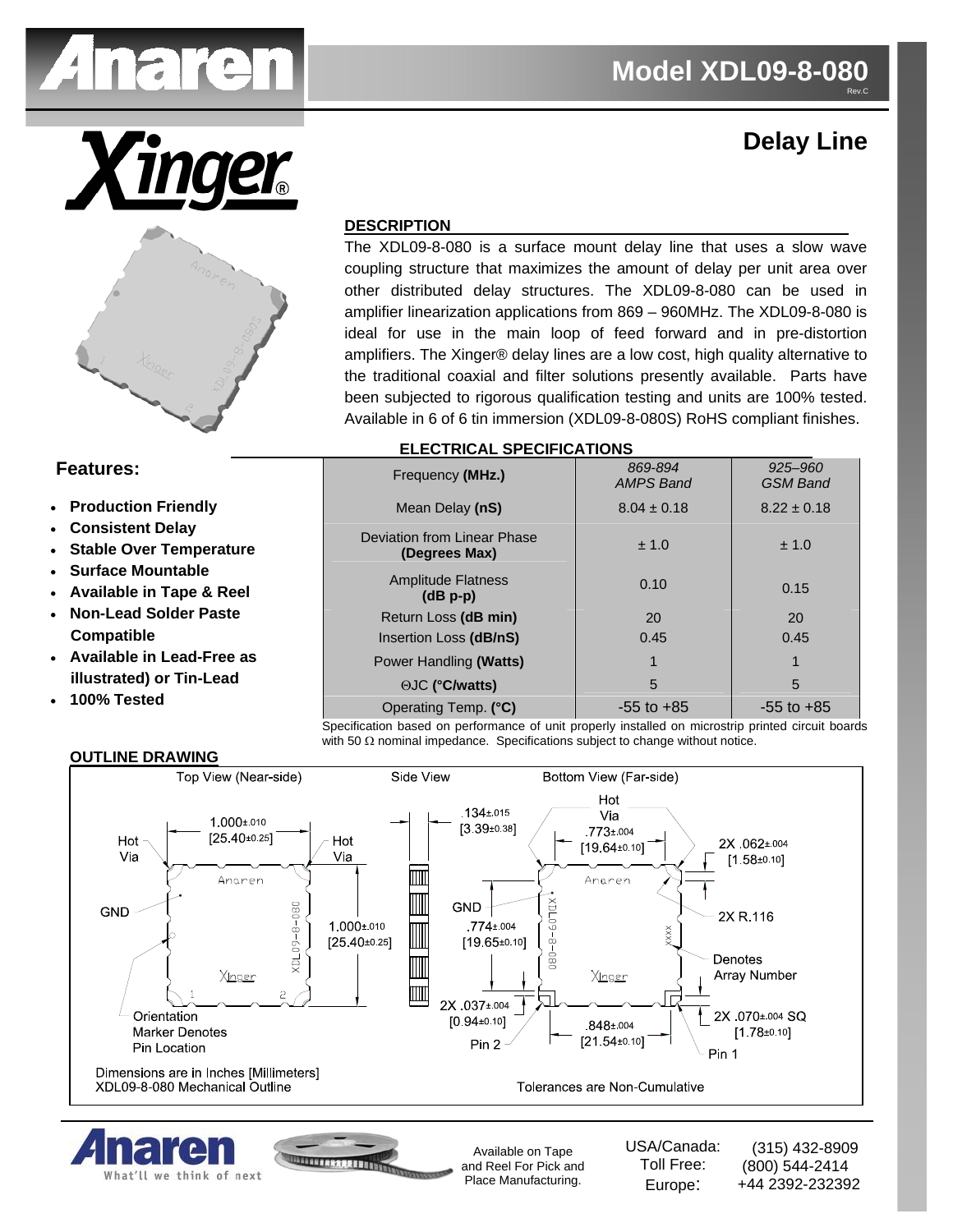



# **AVERAGE DELAY**

The average delay is defined as the group delay of the input signal through the delay line. Because the Xinger delay lines take advantage of a narrow band tuning technique, the average delay over the broad band varies. Because the XDL09-8-080 is tuned at 2.0GHz, the average delay in that range is larger than at 1.0 GHz and specifications reflect this variation. The lot-to-lot variation is reflected in the plus/minus tolerance given in specifications.

Refer to Anaren Application Note AAN-232 for further information on Xinger delay lines.

#### **MOUNTING GUIDELINES:**



In order for Xinger surface mount delay lines to work optimally, there must be 50Ω transmission lines leading to and from all of the RF ports. Also, there must be a very good ground plane under the part with a number of plated thru holes to ensure proper electrical performance. If any of these conditions are not satisfied, insertion loss, average delay and VSWR may not meet published specifications.

When a surface mount delay line is mounted to a printed circuit board (PCB), the primary concerns are; insuring the RF pads of the device are in contact with the circuit trace of the PCB and the ground plane of neither the component nor the PCB are in contact with the RF signal. An example of how the PCB footprint could look is shown below. In particular designs, the  $50\Omega$  lines need to be adjusted to the unique dielectric coefficients and thicknesses as well as varying pick and place equipment tolerances.

USA/Canada: Toll Free: Europe:

 (315) 432-8909 (800) 544-2414 +44 2392-232392

Available on Tape and Reel For Pick and Place Manufacturing.